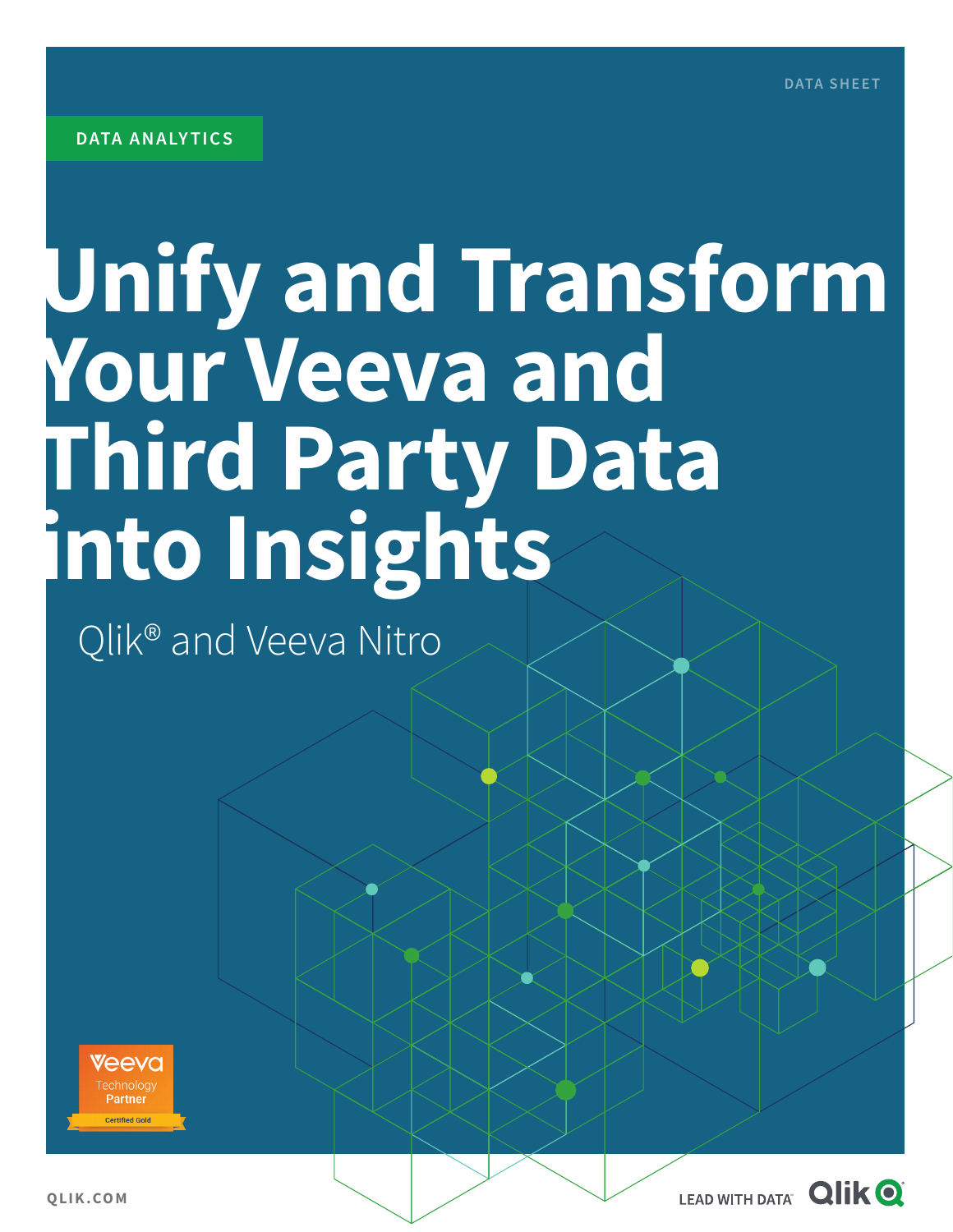### Transform Your Veeva Data Into Actionable Information

Qlik, a Veeva Systems Gold Technology Partner, enables data analytics with Veeva Nitro, the next generation commercial data warehouse for easy-to-use, self- service data discovery. With Veeva Nitro's industry-specific data model and standard data connectors, Qlik delivers access to business insights faster for an advanced, modern business intelligence and AI experience.



#### **Turn Your Veeva Data into Powerful Information**

What if you could easily give your field teams the information they need, when they need it, by equipping them with visualizations and dashboards built with Qlik?

What if you could easily unify your most important Veeva and third-party data sources to ensure the information is always current, and then visualize that data in a consistent and actionable format?

Qlik's partnership with Veeva gives customers a powerful, user-friendly, scalable, fully integrated analytics experience that provides unparalleled visibility into both Veeva and thirdparty data sources to empower smarter decision-making.

Qlik enables business users to visualize of all their activity, including sales, patient, specialty, and digital data, across an unlimited number of dimensions on any device.

Qlik with Veeva Nitro offers an alternative to data consolidation complexity by relating information within Veeva Nitro for seamless visual analysis, dashboards and reports in a simple and agile way. Veeva Nitro pulls many disparate industry sources together in one place for reporting and insights. Qlik's patented associative capabilities can easily be utilized with Veeva Nitro's analytics-ready data model.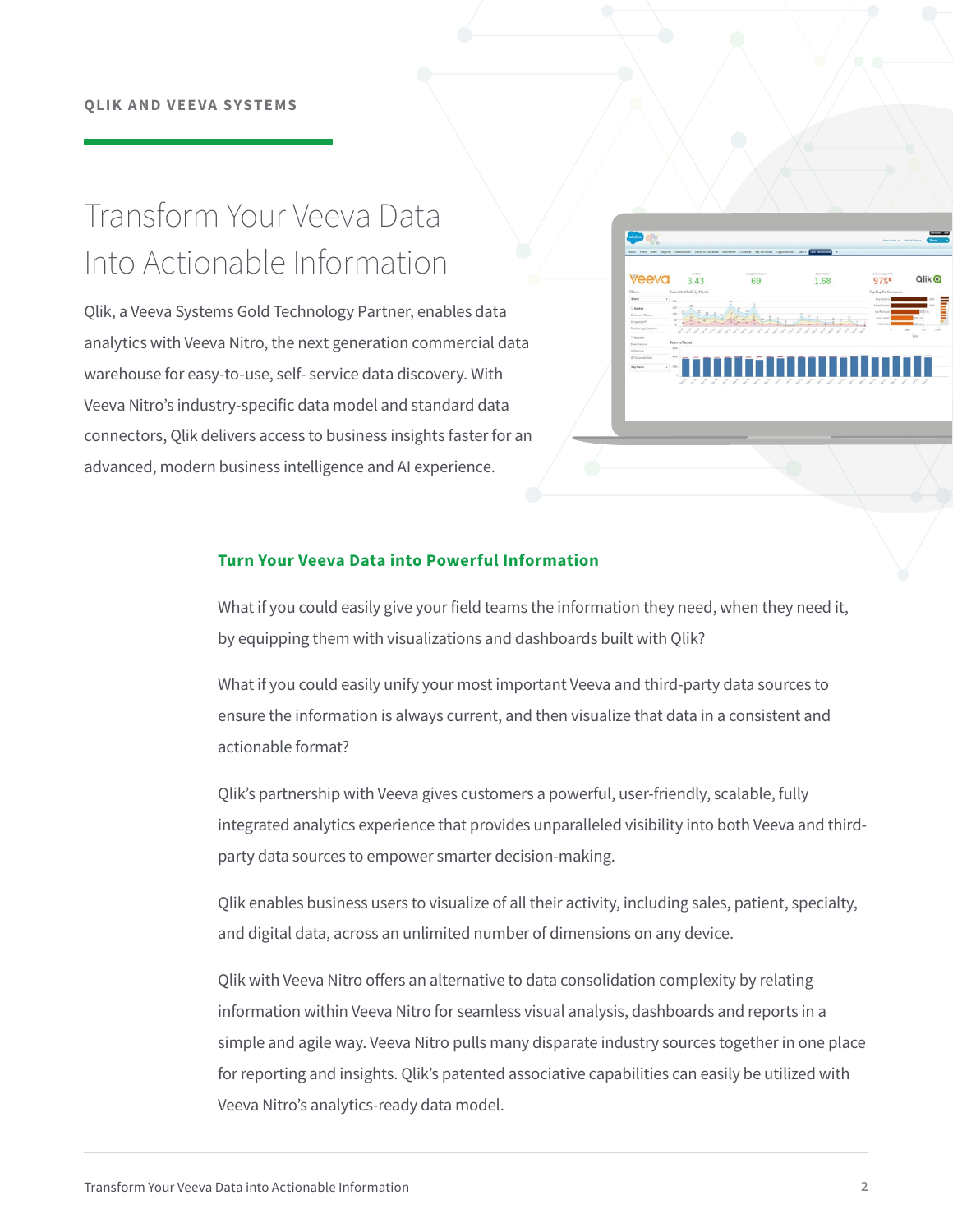#### **Solution Highlights**

- Qlik Sense provides a highly performant selfservice analytics layer on top of Veeva Nitro. It provides an intuitive visual experience and uses innovative techniques to summarize the overall shape of data, highlight patterns and hotspots, and pinpoint outliers.
- Qlik's unique Associative Engine allows everyone to explore and search information freely, exposing hidden insights that would be missed with query-based tools. Users can easily pivot their analysis in any direction their curiosity takes them, quickly and easily.
- Users can combine Veeva data (such as activity and content data) with third party syndicated data sources such as prescription, sales, formulary, and claims data, to create rich, powerful and comprehensive dashboard visualizations that empower them to interact with and find the whole story in their data.
- Life sciences field teams have immediate, actionable insights about their accounts and activities, including the ability to track key performance metrics against their goals and business objectives, updated in real-time and visualized using Qlik dashboards.



## **Veeva Technology Partner V**